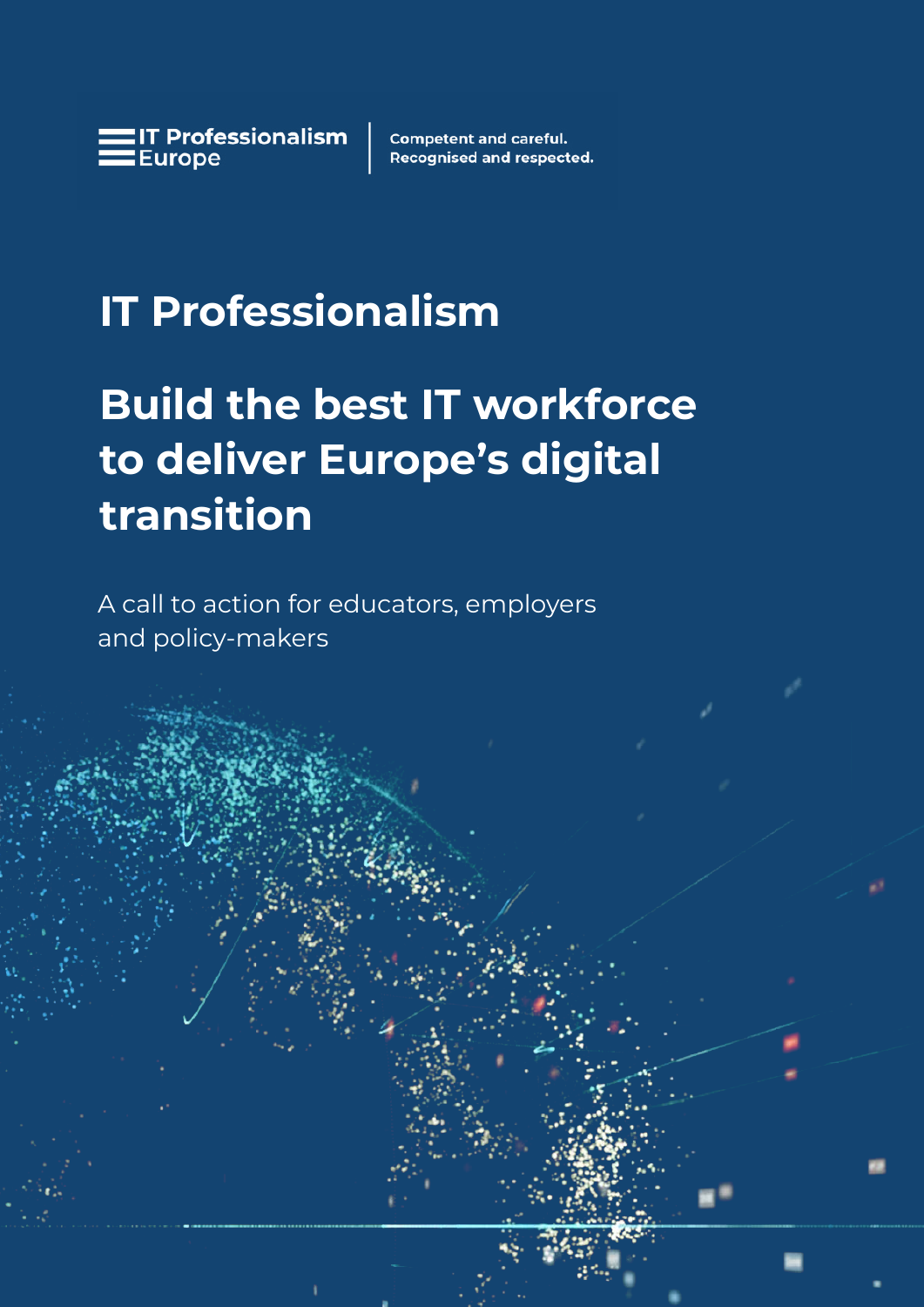**IT Professionalism is the development, promotion and adoption of common professional practices and professional standards by the IT workforce. IT Professionalism emphasises competent and careful individual practice and collective action to develop an IT profession that is recognised, respected and accountable.**

The success of Europe's Digital Decade will depend on our ability to increase the IT workforce from the 2019 baseline of 7.8 million ICT specialists to 20 million by 2030. This requires "a massive investment to train future generations of workers and to up-skill and re-skill the workforce" as well as attracting and supporting non-EU workers to address shortfalls in the availability of digital talent. It is critical that the focus on **quantity** is matched by a shared commitment to the **quality** of the IT workforce.

IT Professionalism is the quality-assurance scheme for the IT workforce - providing common professional standards, promoting **competence** and **carefulness** in professional practice, to deliver service and value to customers, and build trust and confidence between tech providers and users.

Through collective action by all stakeholders we can build a European IT Profession that is **recognised** and **respected** - distinguished in a fragmented and competitive global IT marketplace:

- a European IT Profession that is highly-skilled, innovative and adaptable
- a European IT Profession that is committed, ethical and accountable
- a European IT Profession that is welcoming, inclusive and diverse
- a European IT Profession that delivers for all Europeans.

These qualities of the IT Profession are crucial to make sure that the new technologies such as Artificial Intelligence, Robotics and Blockchain are developed in a competent, trustworthy and inclusive way.



eHealth **Robotics** Digital Transformation Augmented Reality Digital Education **Big Data Machine Learning eHealth** Machine Learning Cyber Security Robotics **eHealth** Digital Transformation Big Data Artificial Intelligence **Machine Learning Robotics** 5G Wireless eGovernment **eHealth** Augmented Reality Robotics **Blockchain** Digital Education Digital Transformation eHealth **5G Wireless Cloud Computing** Artificial Intelligence Robotics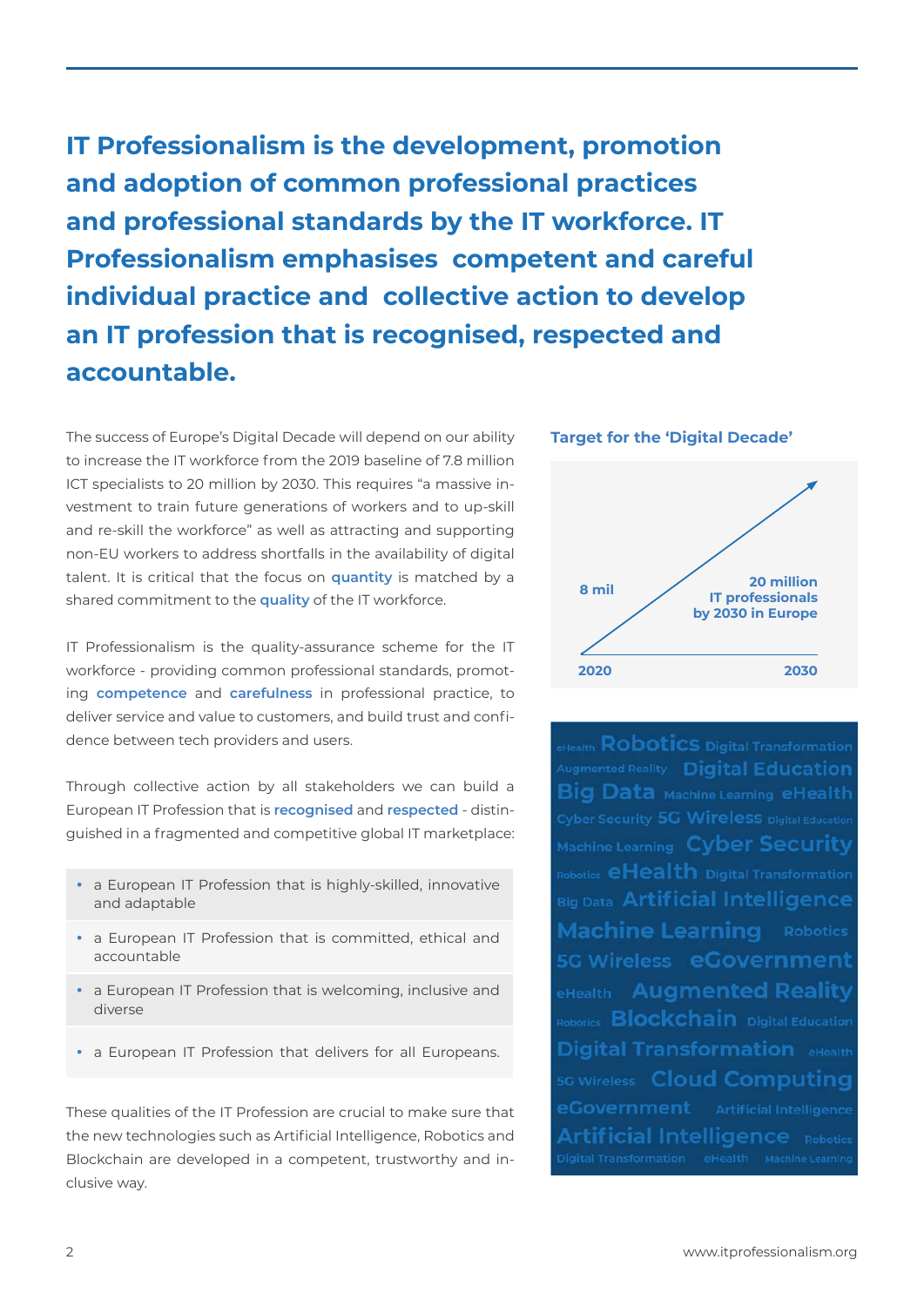### **IT Professionals**

IT Professionals are **specialists** engaged in the design, development, operation or support of digital devices, applications, databases, networks and related systems.



IT Professionals are **competent** with strong technical, professional and interpersonal skills, and are committed to a process of continuous learning and professional development.



IT Professionals are **careful** in their work, acting with integrity and honesty, guided by best practice, with due regard for the impact of their work on individuals, organisations and society.

## **IT Professional Standards**

Quality standards are the hallmark of a profession, guiding the actions and behaviours of its members.

**IT Professional Standards** are defined regulations, rules or guidelines that are developed by consensus among experts in technical, HR and ethics fields.

CEN, the European Committee for Standardization, Is responsible for developing and defining voluntary standards at European level.

CEN/TC 428 - ICT Professionalism and Digital Competences is responsible for standardization work related to the four major building blocks of IT Professionalism:

- Competences
- Education, training and certification,
- Code of Ethics
- Body of Knowledge

The core standard (EN 16234-1), commonly known as the **European eCompetence Framework** (eCF), provides a reference of 41 competences, using a common language for competences, skills, knowledge and proficiency levels.

The common language for IT professional competence provided by the e-CF can be applied by public and private sector employers, higher education, vocational education and training (VET), assessment and accreditation bodies, social partners, professional associations, market analysts and policy makers.

A European Professional Ethics Framework for the IT profession is currently in development

**IT Professionalism will drive growth in the quantity and quality of Europe's IT workforce**

Г.Г.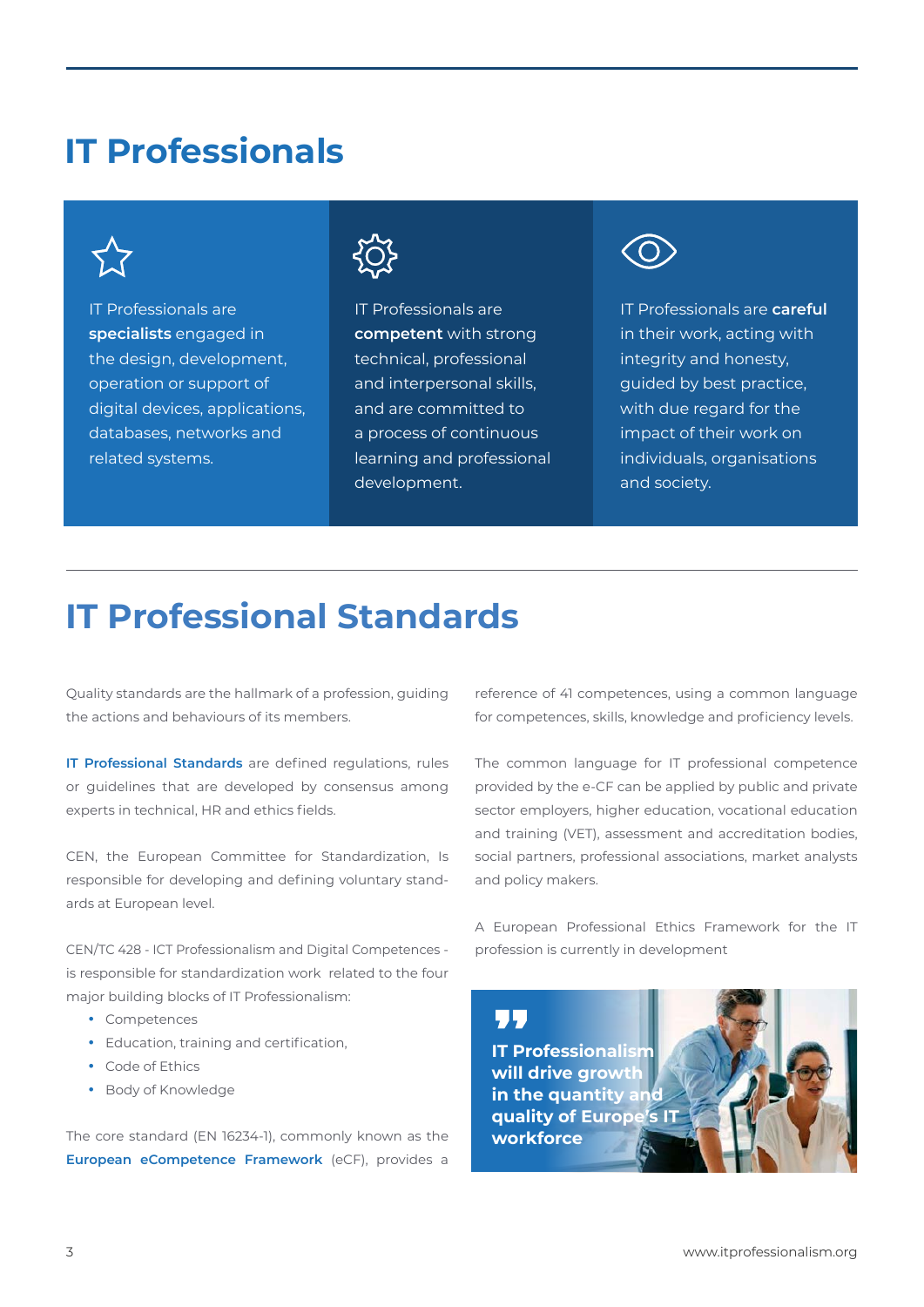### **IT Professional Practice**



IT Professional Practice is a set of behaviours that characterise IT Professionals' approach to their work and career, and governs their routine decision making and interpersonal relationships. It comprises the following behaviours:

#### **Professional Competence**

- Develop and maintain an appropriate mix of technical, business and soft skills
- Validate learning to a recognised level, through qualification or certification
- Engage in continuous professional development aligned to the e-Competence Framework standard through formal, informal and non-formal activities

#### **Professional Attitude**

- Strive for high quality and apply best practice to meet the requirements of employers or clients
- Be aware of and comply with all relevant legislation, regulations and standards
- Safeguard public health, privacy and security, impact positively on society and the environment

#### **Professional Community**

Participate in professional communities, to develop common standards and share best practices

#### **Commit to a code of conduct**

Promote and protect the reputation of the IT profession and advance public recognition of the contribution and benefits from careers in IT

### **Key Actions for all stakeholders**

### **IT Professional Practice**



- 01 Promote IT Professional Practice within your own organisation and professional network
- 02 Support the Continuous Professional Development of your staff and encourage their participation in a professional community
- 03 Contribute to the development of IT Professional Practice resources and their promotion throughout Europe.

### **IT Professional Standards**



- 01 Support the development of the European e-Competence Framework, Professional Ethics Framework and related professional standards and their promotion throughout Europe.
- 02 Adopt or align with the eCF and the Professional Ethics Framework within your own organisation
- 03 Promote or demand the use of the eCF and the Professional Ethics Framework by your partners and suppliers.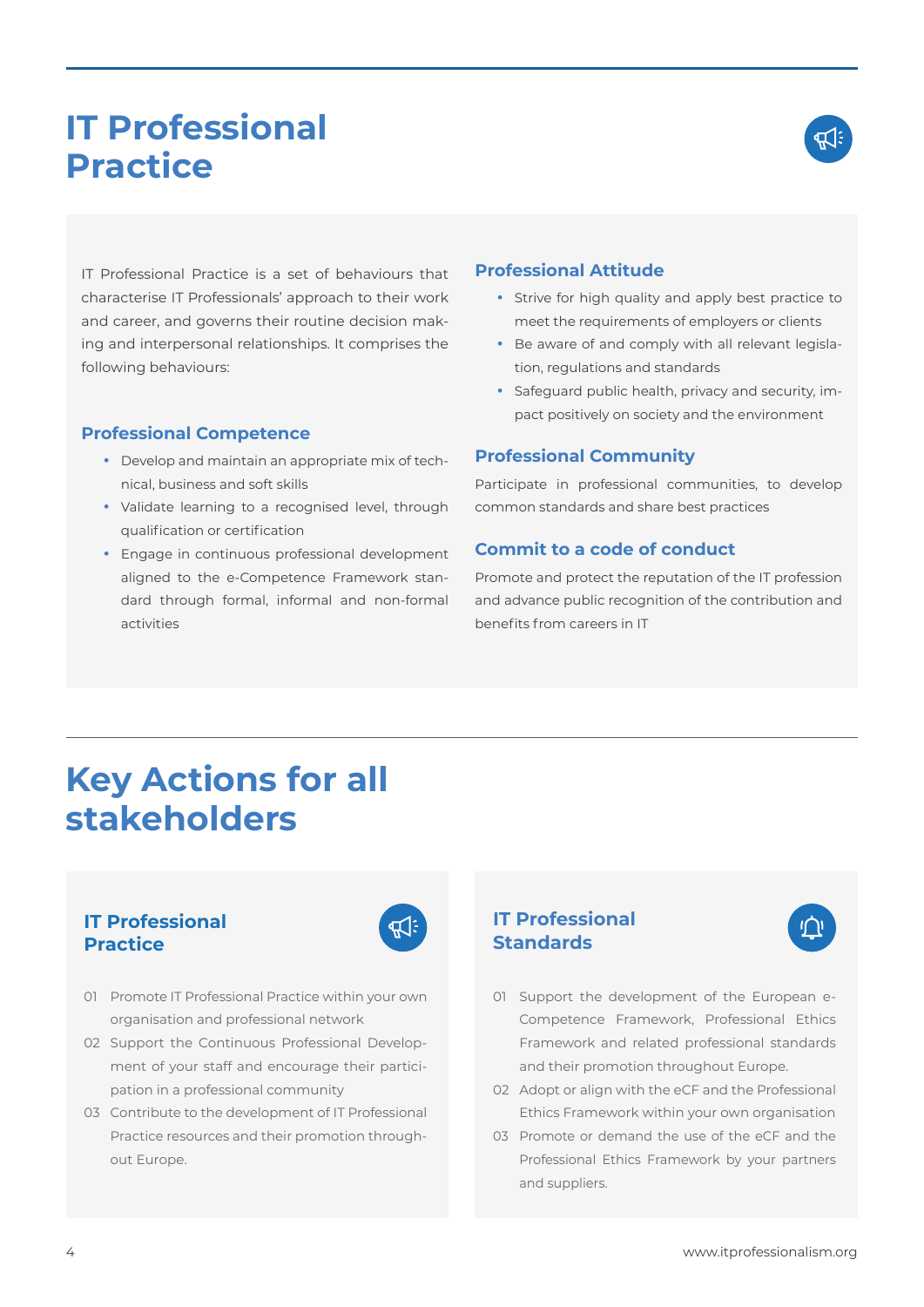### **IT Professionalism – Specific Actions for stakeholders**

#### **EMPLOYERS**



- Actively promote high standards of professional practice among your IT team
- Require employees to take part in and record Continuous Professional Development
- y Adopt a code of conduct aligned to a Professional body or the Professional Ethics Framework
- Use the common language of the e-CF for recruitment and staff development, and to communicate industry needs to the education setor
- Encourage and incentivise staff membership of an IT Professional Body and/or other professional communities
- Require relevant suppliers and service providers to commit to IT Professional Practices and Standards (including use of the eCF and a code of conduct)
- Engage with the IT professional standards community and contribute to standard development and updates

#### **NATIONAL POLICY-MAKERS**



- Embed the IT Professionalism principles in all policy actions related to the IT workforce
- Promote engagement with the IT Professionalism principles to all stakeholders in national policy - including all arms of government, employer bodies, trade unions, education bodies
- Include IT Professionalism in expanded work visa programmes for non-EU IT workers
- Demonstrate practical leadership by committing to IT Professionalism actions in your role as an employer and IT services client
- Develop and distribute learning resources to promote IT Professional Practice to IT students and IT workforce entrants.
- Develop and deploy awareness-raising campaigns at national level to promote IT Professionalism to all stakeholders

#### **Become a member of IT Professionalism Europe to exchange best practice and learn more!**

### **EUROPEAN POLICY-MAKERS**

• Embed the IT Professionalism agenda in all policy actions related to the IT workforce

**わ** 

- Promote engagement with the IT Professionalism agenda to all stakeholders in European policy - including all European Institutions, governments, employer bodies, trade unions, education bodies
- Expand the development of the common IT Professional Practices and Standards, including the work led by CEN TC428
- Develop and deploy awareness-raising campaigns at national level across Europe to promote IT Professionalism to all stakeholders
- Develop and distribute learning resources to promote IT Professional Practice to IT students and IT workforce entrants across Europe
- Develop and deploy awareness-raising campaigns at national level across Europe to promote careers in IT
- Include IT Professionalism in expanded work visa programmes for non-EU IT workers
- Demonstrate practical leadership by committing to IT Professionalism actions in your role as an employer and IT services client

#### **EDUCATORS**

• Map curricula to the relevant IT Professionalism Stan-

 $\Box$ a

- dards such as e-CF and Body of Knowledge. Use these standards when developing new education programmes
- Provide an introduction to IT Professional Practice for all IT students prior to graduation
- Introduce ICT Role Profiles to second-level students and use them as career guidance
- Use e-CF as a common language to engage with and understand industry needs.
- Engage with the IT professional standards community and contribute to standard development and updates